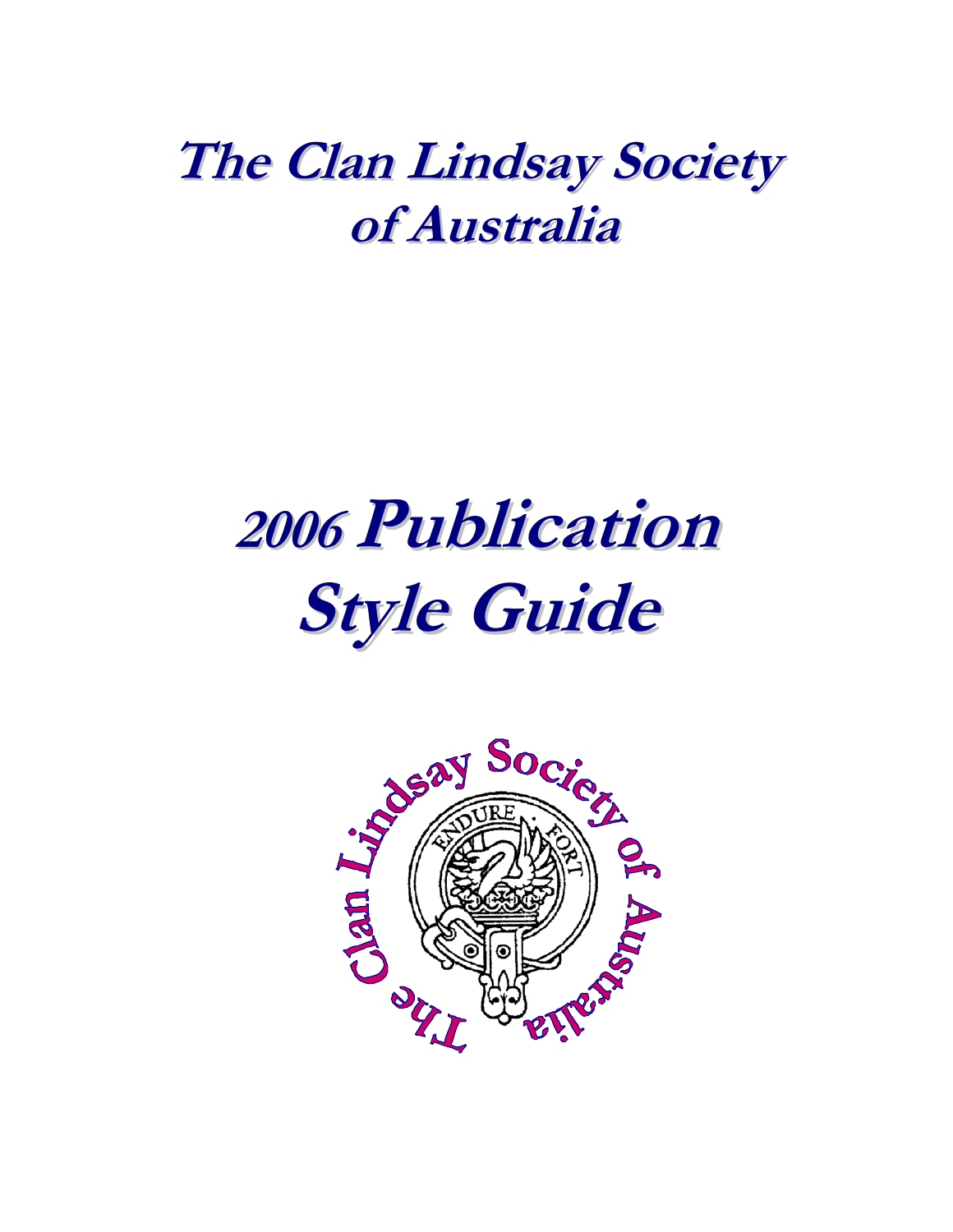# **TABLE OF CONTENTS**

|       | 1. THE LINDSAY BLETHER STYLE GUIDE    | $\mathbf{3}$      |  |
|-------|---------------------------------------|-------------------|--|
|       |                                       |                   |  |
| 1.1   | <b>STYLES AND USES</b>                | $\mathbf{3}$      |  |
| 1.1.1 | THE TITLE BLOCK                       | $\overline{3}$    |  |
| 1.1.2 | THE BODY OF THE LINDSAY BLETHER       | $\overline{4}$    |  |
| 1.1.3 | <b>SPELLING AND PUNCTUATION</b>       | 6                 |  |
| 1.1.4 | GENERAL PAGE LAYOUT AND FORMATTING    | 9                 |  |
| 1.2   | <b>DRAFTING THE LINDSAY BLETHER</b>   | 13                |  |
| 1.2.1 | DRAFT VERSIONS - VERSION CONTROL      | 13                |  |
|       | <b>THE LINDSAY</b>                    | 14                |  |
|       |                                       |                   |  |
|       | <b>NEWSLETTER 15</b>                  | <b>APRIL 2006</b> |  |
|       | 14                                    |                   |  |
|       | 2. STYLE GUIDE FOR OTHER PUBLICATIONS | 17                |  |
| 2.1   | <b>STYLES AND USES</b>                | 17                |  |
| 2.1.1 | THE TITLE BLOCK                       | 17                |  |
| 2.1.2 | THE BODY                              | 18                |  |
| 2.1.3 | LISTING THE ELIGIBLE SURNAMES         | 18                |  |

For further details on writing and publication style, reference can be made to the latest edition of the Australian *Style Guide*, 9<sup>th</sup> edition, 2006. This book is available from all good booksellers.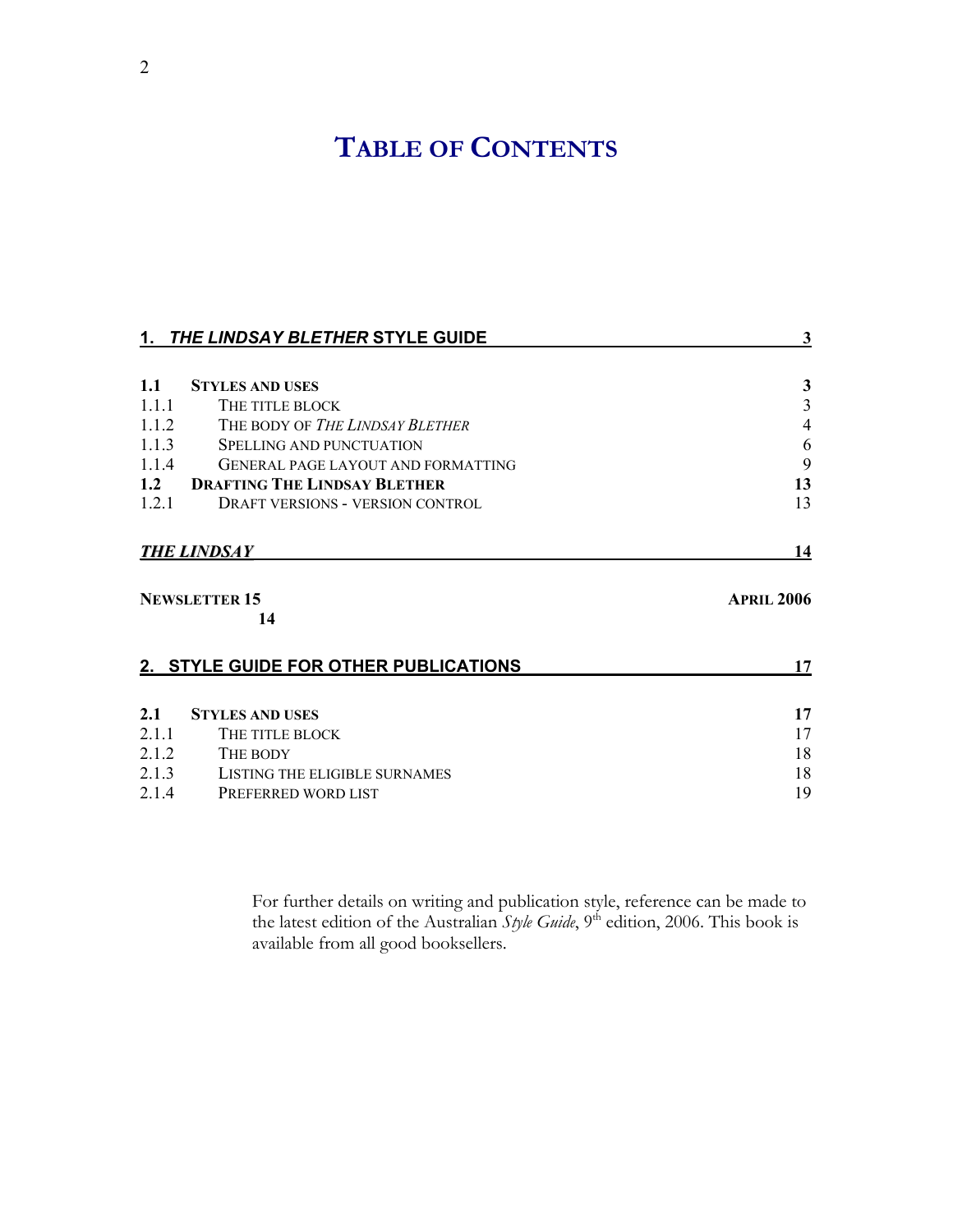# <span id="page-2-0"></span>**1.** *The Lindsay Blether* **Style Guide**

The title of The Clan Lindsay Society of Australia's regular newsletter is *'The Lindsay Blether'* (3 words, always italicised)*.* One return between paragraphs. *The Lindsay Blether's* colour scheme reflects the colours found in the Clan's tartan. Thus, the themes of maroon (represented by dark red), dark green (represented by normal green instead of bright green) and blue (dark blue as opposed to bright blue, teal and light blue) are used throughout the newsletter. This colour scheme presents a distinctive style, which is carried through into other publications.

*The Lindsay Blether* is printed double-sided, saving costs and trees.

## <span id="page-2-1"></span>**1.1 Styles and uses**

## <span id="page-2-2"></span>**1.1.1 The title block**

The title block for *The Lindsay Blether* should be three paragraphs (entered ¶) long. Each paragraph is aligned right. Paragraph spacing is 0 pt before and 0 pt after. Font is Garamond, bold italic, 48 pt, shadowed, dark blue.

The Clan Lindsay Society of Australia's logo should be aligned left. The picture should be formatted with no wrapping.

The third paragraph should have a customised border. The bottom frame only should have a 6 pt frame, double striped, with a thick stripe at the top and narrow stripe at the bottom. The border should be coloured green.

The fourth paragraph should contain our ABN, website details and email address in Garamond 10 pt bold. Text is black, except for webpage and email addresses, which are bright blue. Webpage and email addresses should be underlined. The webpage address should be preceded with a web symbol,  $\circledast$ and the email address should be preceded by a computer symbol,  $\Box$ . Spacing is 0 pt before and after. A tabbed space should separate all three items.

The fifth paragraph contains our postal address and phone contact details in Garamond 10 pt bold. Paragraph spacing is 0 pt before and after. The postal address should be preceded with a letter symbol,  $\equiv$ . The phone details should be preceded with a phone symbol,  $\mathbf{\mathcal{F}}$ . The fifth paragraph should have a customised border. The bottom frame only should have a 6 pt frame, double striped, with a thick stripe at the top and a narrow stripe at the bottom. The border should be coloured green.

The sixth paragraph should be in Arial 12 pt bold, dark blue. The word "Newsletter" with a sequence number (numeric) following that word is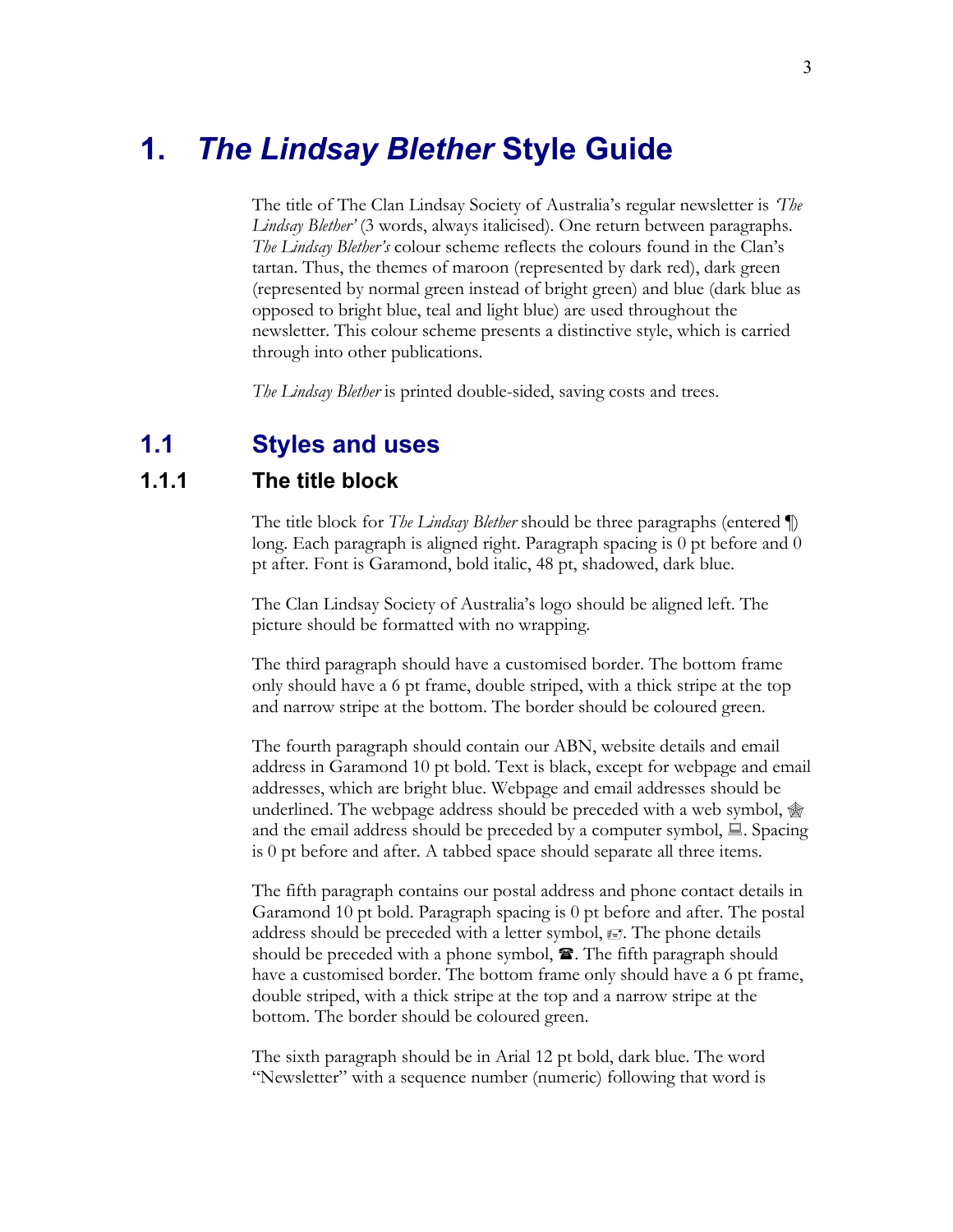aligned to the left. The date of the edition (month – in words - and year - in numeric) should be tabbed to the right.

The title block is a single column.

This title block forms the basis for the title blocks of our *Annual Report*, *Surveys* and other similar documents.

## <span id="page-3-0"></span>**1.1.2 The body of** *The Lindsay Blether*

The body is presented in two columns. The text should be selected, and a column break (not a page break) inserted as the rule for this layout (thus resulting in two columns appearing directly below the title block). All text, including headings, have a space of 6pt before and after.

### **1.1.2.1 Headings**

Do not put punctuation at the end of headings. Only the first word of a heading is capitalised, except for words that are proper nouns (for example, names of people or places).

Check your heading hierarchy is correctly reflected in your printout.

The lead article heading is in Garamond 28 pt bold, and is coloured dark red. It is aligned left.

All other main article headings are in Garamond 18 pt bold, and are coloured green.

The following headings are the general topics expected to appear in the newsletter, though in some instances they may miss an edition where there is no news or report. The Publications Committee may change titles from time to time.

- Lead Article (title to suit text)
- Flowers of the Forest
- The Family Tree
- Letters
- Music in Review
- Gatherings n' Games
- Upcoming events
- The Heelun' Coo
- Board of Management Reports
- Committee Reports
- Cultural Corner
- Election News
- General Interest Feature
- Historical Feature
- Genealogy Corner
- Deadlines
- **Editorial**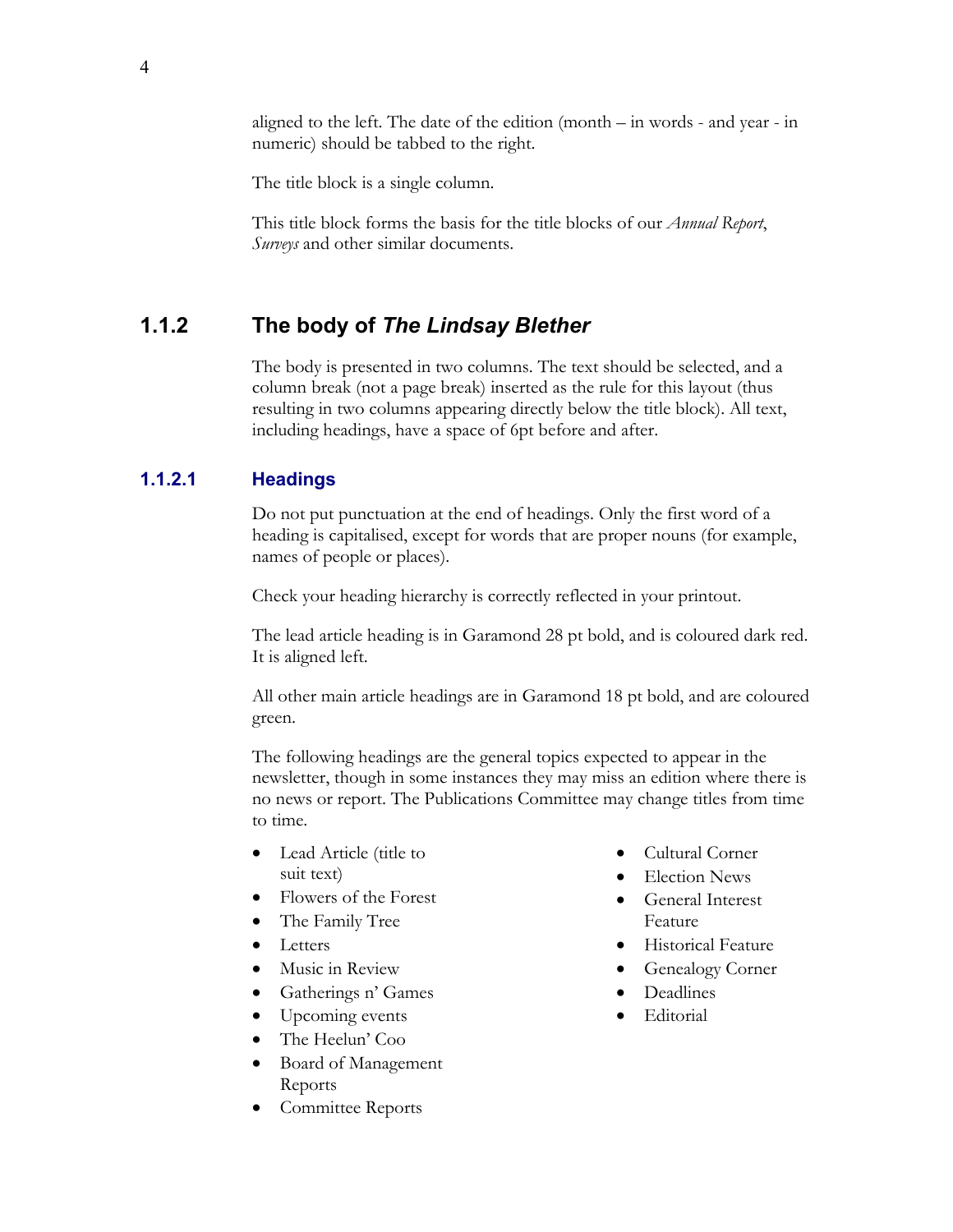Subheadings are in Garamond 12 pt bold, and are coloured dark red.

The template in this *Style Guide* has suggestions from past editions of *The Lindsay Blether.*

### **1.1.2.2 Text**

The standard font for text is Garamond 12 pt, in black.

Editor's comments are in Garamond 12 pt, italic in black.

Action items are in Garamond 12 pt bold in black.

Contact details are in Garamond 12 pt bold in black.

Extracts from letters, articles, magazines or other documents are in Garamond 11pt, in black. Italics may be used where a second document is also being extracted within the same article, making it easy to distinguish between the two documents.

Historical extracts may use an 'Old English' font to represent the documents ancient origins.

### **1.1.2.3 Tabs**

Generally, tabs should not be used to indent the left margin. If absolutely necessary to indent, select the text and move the triangles in the ruler that control the margin. Tabs can be used to format tabular information, for example, a fees list.

### **1.1.2.4 Language**

Use "they" in the singular (for he or she); there are good historical precedents (see *Shorter Oxford Dictionary*). Ensure your articles are not suggestive of stereotypes for sexes, regions, country of birth, and so on.

### **1.1.2.5 Page breaks**

Try to avoid incomplete paragraphs or a colon at the bottom of a page. Breaking a bullet list is okay. If in doubt, more white space is okay as this adds to readability (and this is very important for our older members!).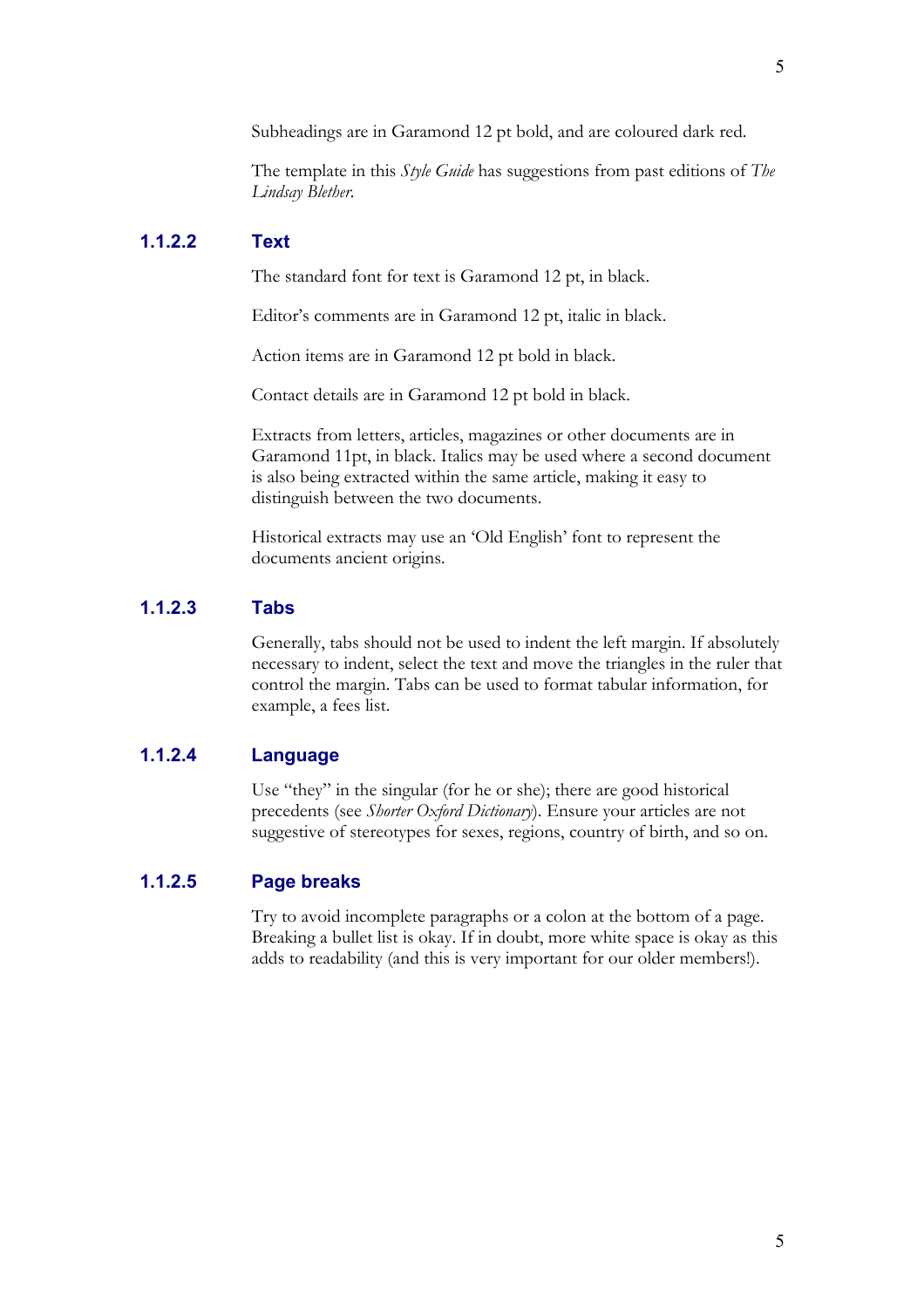## <span id="page-5-0"></span>**1.1.3 Spelling and punctuation**

The reference for spelling is the *Australian Concise Oxford Dictionary*, 2nd edition, Oxford University Press, Melbourne, 1992. This dictionary also helps with capitals, italics and hyphens. The word list should only contain words that are not the preferred forms in this dictionary.

## **1.1.3.1 Capital letters**

Capitals disrupt the flow of reading and should be kept to a minimum.

Generic terms do not need capitals, for example:

- clans
- clanfolk

Proper nouns (names of places, people and societies) require capitals.

- Edinburgh
- The Clan Lindsay Society of Australia
- Byres of Tonley

### **1.1.3.2 Abbreviations**

Keep abbreviations to a minimum. Our newer readers are not likely to understand their meaning, and they break the flow of reading. When using an acronym or abbreviation, spell out the full word when it first appears in the text, and enclose the abbreviation in brackets. An abbreviation should never be used in a heading (unless indicating a person's degrees or awards).

The following abbreviations should always be spelt out fully:

- That is (not ie.)
- For example (not eg.)
- And so on (not etc.)
- Per cent (not % unless in a table or equation)

## **1.1.3.3 Hyphens**

Keep hyphens to a minimum. Leave them out of prerequisites, but include them in co-requisites. Use hyphens with these words:

- -based
- -related
- non-
- pre-Highland clearances

Use your discretion for other compound words. Refer to the word list or the dictionary.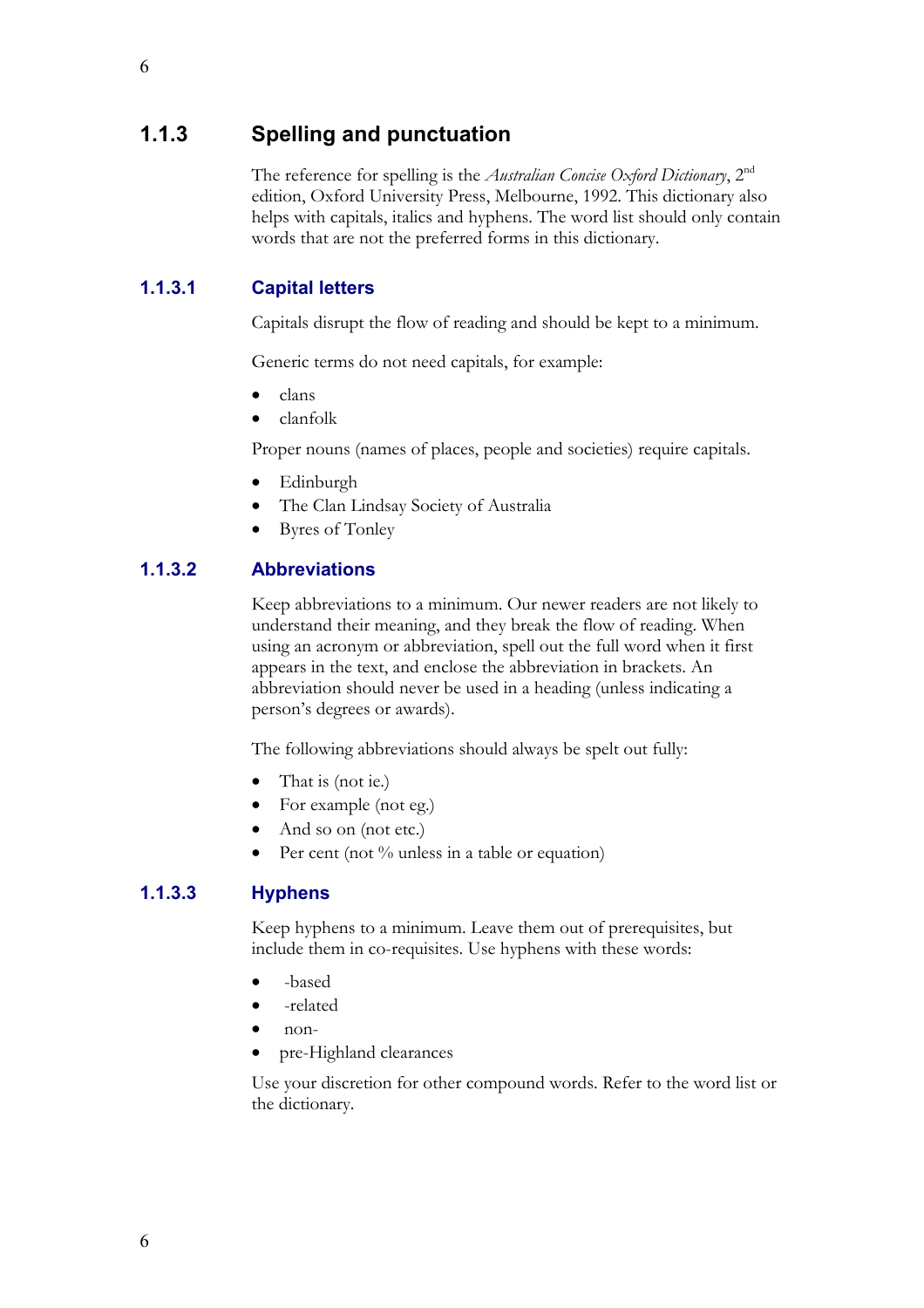### **1.1.3.4 Italics**

*Italics* are used for the full titles of Acts of Parliament (including the date), books and journals. Do not use italics or inverted commas for emphasis (use bold instead).

Use full titles of publications, for example, *Collins Pocket Reference: Scottish Surnames, The Lindsay Blether,* and *2006 Publication Style Guide*.

The presentation of italics on screen can be misleading. Check that there is only one space before and after an italic section.

In calculations, use *less*, *plus*, *minus*, *divide*, *multiply*.

### **1.1.3.5 Bold**

Use bold for words being defined and for occasional emphasis. Bold should also be used to indicate to the reader that an action is required of them (for example, when specifying the place, date and time of an event).

### **1.1.3.6 Spaces**

One space after all punctuation. One space before metric symbols, for example, '25 km'.

No space before colon, for example, 2:

No space inside parentheses  $\alpha$ , or on either side of backslashes  $\alpha$ , or forward slashes /.

## **1.1.3.7 Inverted commas, quotation marks**

Use "quotation marks" for direct speech, for quoting words taken from a document or article, or to other references to specific words spoken or written.

For example, She said, "What?"

Use single, curly 'quotation marks' and apostrophes to indicate when a word or phrase is being defined or explained, or where there is a quotation within your main quote. Sometimes quote marks are displayed the wrong way around; check on your printout.

Do not use inverted commas or quotation marks if the quote is longer than a single paragraph. Introduce longer quotes with a colon in the preceding paragraph, and indent the quote, using 11 pt font.

#### **1.1.3.8 Other punctuation**

Use a spaced **en dash ( – )** for dash (found in Insert Symbol, Special Characters).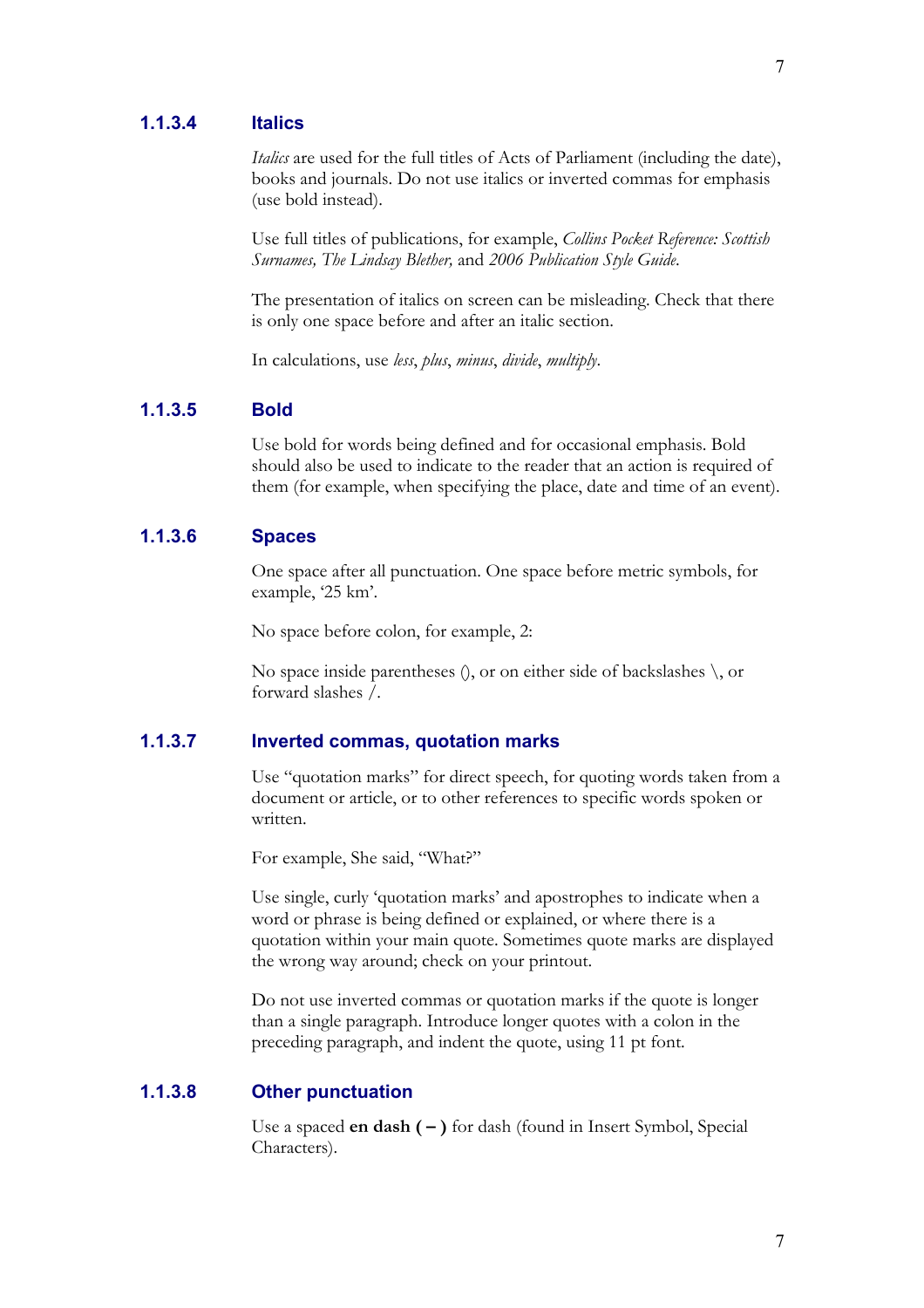Follow 'Note' with a colon, space and capital. No indent. For example:

**Note**: The author of this article accepts no responsibility for its historical accuracy.

### **1.1.3.9 Numbers**

In article text, spell out numbers up to and including nine, except for numerals for money and percentages. In tables, use numerals.

Replace commas with non-breaking spaces (found in Insert Symbol, Special Characters). Group numerals in sets of three, except four figure numbers, for example:

- Balance: \$33 567 (not \$34,567)
- *Less*: \$1000 (not \$1,000)

In tables and columns, put a space in four-figure numbers so they line up with larger numbers above and below.

Use:

- 50/50 chance
- 90 day period

Only use % symbol in tables and equations. When spelling out per cent in text, always use a non-breaking space between the figure and per and between the two words.

Use 'x' for multiply, '/' for divide, '-' (en dash) for minus. Spell out fractions, for example, one-third, or use an equation. Use one space on either side of the operators '+', '-', '=', but not for '/'. Line up '=' signs down the left-hand margin.

Use metric units (kilograms, kilometres, hectares) except in historical cases or when referring to the system currently in use in a particular country. Put the metric equivalent in brackets for those of us who are only familiar with that system. Use standard metric symbols, where using abbreviations (such as km, mL, ha)

Using first, second,  $31<sup>st</sup>$ ,  $35<sup>th</sup>$ , is permitted when indicating the position in which something occurs. It should not be used in dates.

## **1.1.3.9 Dates**

The correct order for referring to dates is by day/month/year. For example, 1 January 2006. To refer to the day and date, the correct order is the day, followed by a comma, then the date. For example, Saturday, 17 June 2006.

If talking about a fiscal year, use 2000-01 year, not 1998-9 or 1990/91.

Leave commas out of dates, for example: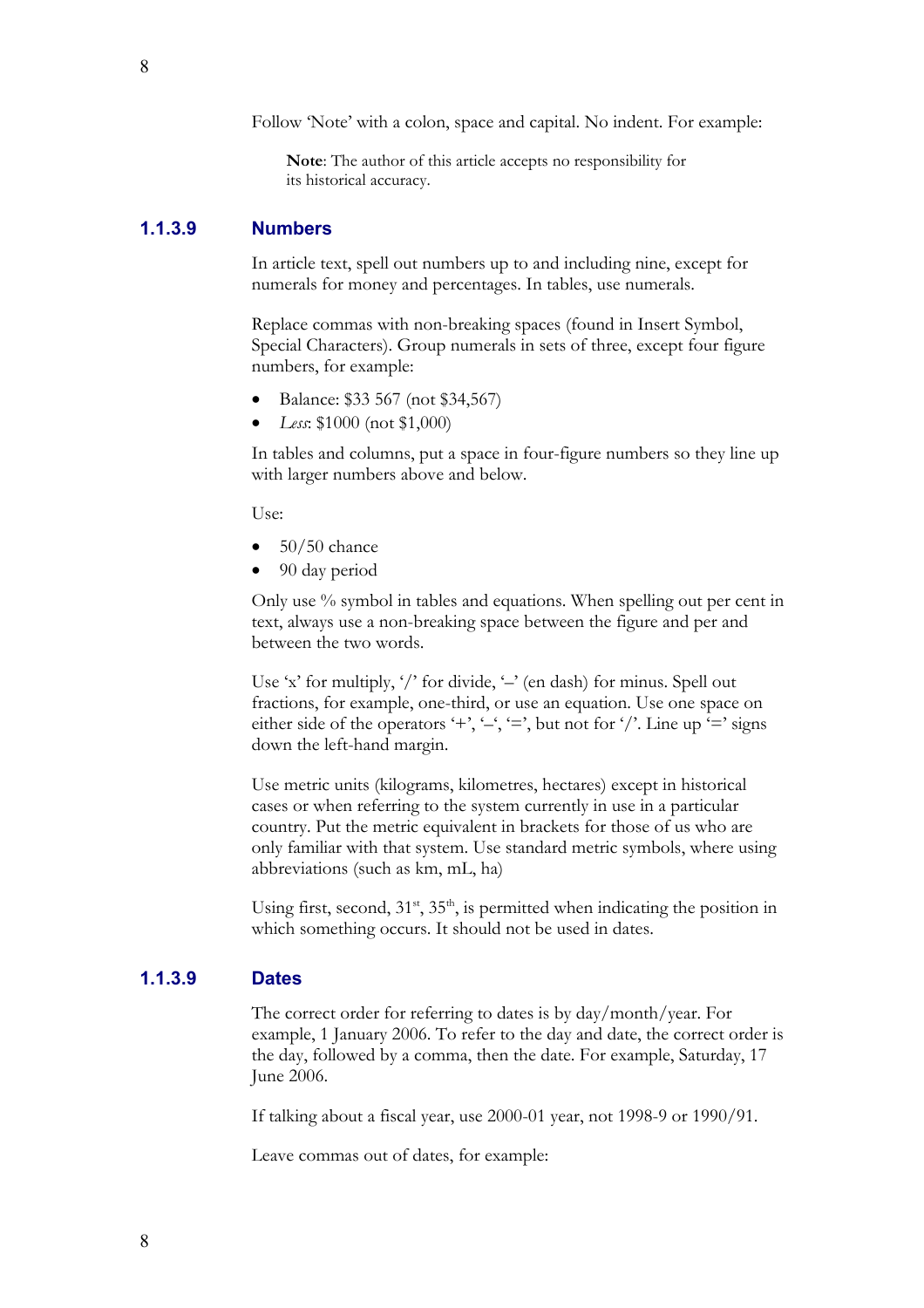- 1 January 2001
- pre-1 November 1715

Abbreviated dates can be used in tables to save space (26.01.01)

#### **1.1.3.10 Money**

'\$' assumes Australian currency. 'A\$' is used if there are other currencies mentioned, for example 'US\$', ' $f'$ , or '¥'. When referring to an amount under \$1.00, use the cents symbol, for example, 45¢, unless in a table, then use decimals.

In tables containing monetary figures, put \$ at the top of the column only. In other columns of money, only use \$ beside the top figure and for the total.

Where money figures are along one line, put \$ in front of each figure.

Always put the decimal point and cents in a dollar amount, for example, \$1.00 or \$12.50. Never \$1.

## <span id="page-8-0"></span>**1.1.4 General page layout and formatting**

## **1.1.4.1 Lists**

All lists should be dot bullet points or, where logical, numeric bullet points. Where the bullet points complete a sentence or each point is a very short sentence or a phrase, start each point with a lower case letter and put a full stop only after the final point. Avoid full sentences within otherwise unpunctuated points; use a semi-colon or a dash instead.

Only use **and** or after the section last point where necessary for meaning. If the initial part of the sentence ends with **either**, use **or** after the first point (there should only be two alternatives).

Where the initial sentence is a complete sentence and each of the points is a complete sentence, use a full stop after the initial sentence and a capital letter at the beginning of each point and a full stop at the end of each point.

Where the points are steps or a process or are referred to separately in the text that follows use Arabic numbers for bullets. Use Numbers for primary points, then letters for subsidiary points. Put a full stop after each number.

For example:

- 1. Insert text
- 2. Format text
	- (a) Set Font
	- (b) Set indent, paragraph and line spacing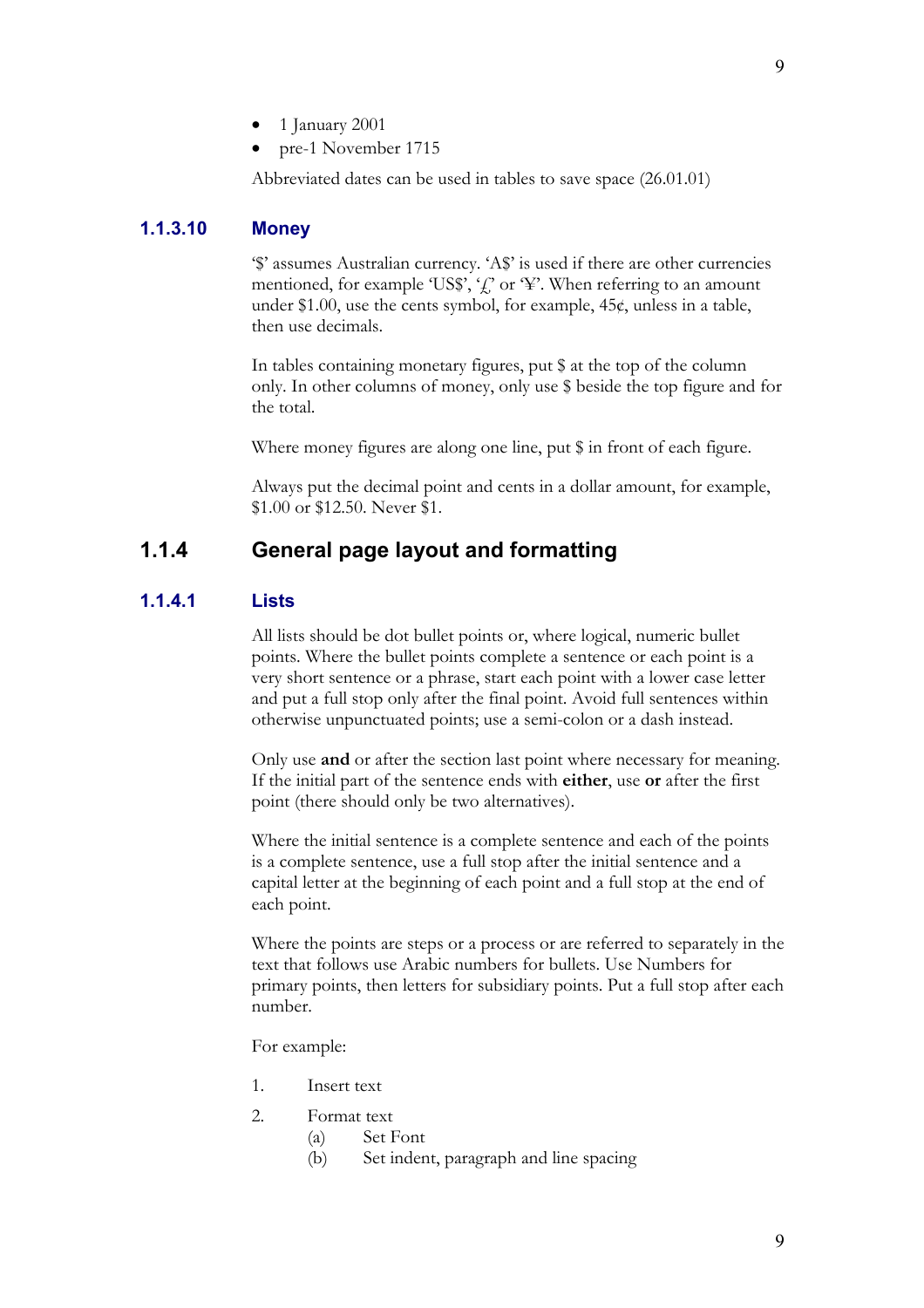If a list looks more like a table (that is, it has columns), put a full stop at the end of the sentence before the list. Punctuate the list like a table.

### **1.1.4.2 Paragraph spacing**

One return between paragraphs. Paragraphs should normally be spaced 6 pt before and after.

Spacing before and after dot bullet points should be 0 pt, where the text for each dot point fits on a single line. Where the text is more than a single line, 6 pt spacing should be before the first dot point and after the last, with 3 pt spacing before and after in all other places.

Where a list has sub points, 6 pt spacing should be used before the first point and after the last. 0 pt spacing should occur between a main point and all of its sub points. 6 pt spacing should occur after the last sub point and before the next main point.

## **1.1.4.3 Borders and boxes**

If possible, avoid using boxes. Boxes tend to disrupt the layout and cause auto-formatting to occur, especially when they cross a page break.

### **1.1.4.4 Tables**

Generally, tables would not be used in the Lindsay Blether, as it will cause formatting errors in the column set up.

Use tabs to develop the columns for a table, rather than the table function. This will mean that flowing across pages will not cause formatting problems.

Where tables are required, the table title should aligned to the left, be in Garamond 12 pt bold and be in dark red. It should have 6 pt paragraph spacing before and after.

The column headings should be in Garamond 12 pt bold in green. There should be no paragraph spacing before or after. There should be a single line (Customised border function) ½ pt lower frame, in dark red under the column headings. The tabs should be middle aligned, centering over the position for the column text.

The column text should be aligned left in the left hand column, centre or middle aligned for middle columns, and right aligned in the right hand column. It should be Garamond 11 pt in dark blue. It should have 6 pt paragraph spacing before and after to assist the reader across the page. The final row should have a single line (Customised border function)  $\frac{1}{2}$ pt lower frame, in dark red under the last line of text.

### **Membership List**

**Name** Membership type Cost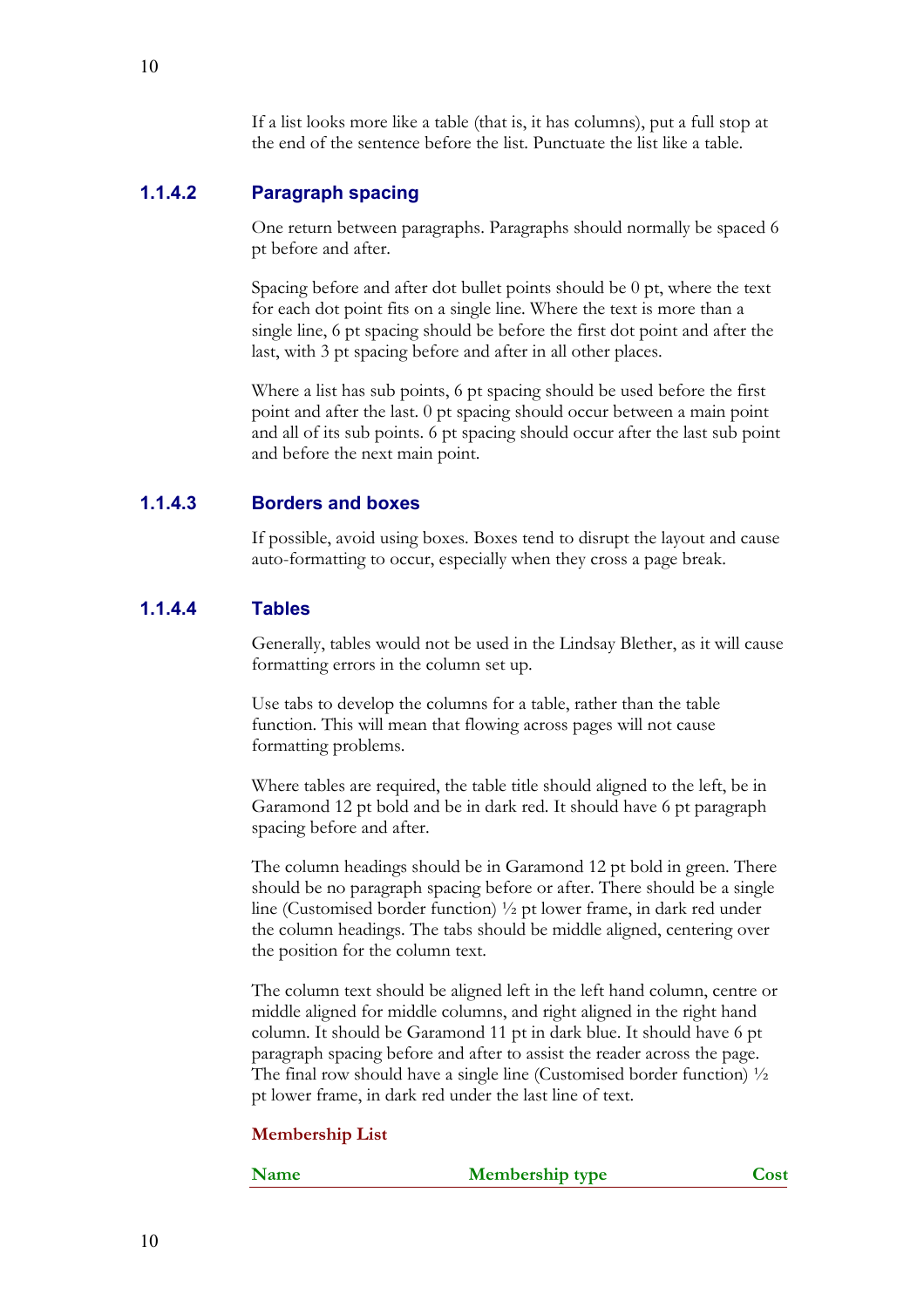| Lindsay Cobb  | Individual | \$20.00 |
|---------------|------------|---------|
| Morag Deuchar | Pensioner  | \$10.00 |
| Angus Affleck | Student    | \$10.00 |

## **1.1.4.3 Diagrams**

Diagram Heading text is in Arial, 12 pt bold, in dark red. Diagram Body test is in Arial 10 pt in dark blue. Lines, boxes and arrows in diagrams are in green or dark green.

### **Family Tree**



### **1.1.4.4 Pictures and illustrations**

Our members have expressed a desire for pictures and illustrations in their newsletters and other publications. Accordingly, editors should make an effort to include relevant pictures as often as possible. These may be photographs of persons and things connected with the clan, a particular story, diagrams or illustrations.

As *The Lindsay Blether* is photocopied and posted to most of our members, care should be had to ensure that the photographs and illustrations continue to be clear when photocopied. Photographs of people and places will usually be converted to 'greyscale', to ensure the picture quality survives the photocopying process. Complex illustrations and diagrams should similarly be converted to greyscale. However, some illustrations and some photographs are simple enough to reproduce without reducing the quality of the final product. These photographs and illustrations can be included in colour versions - which will also enhance the appearance of the newsletter to those who receive it electronically.

Pictures should have a line of explanation, unless self-evident.

Use images from PowerPoint if they will brighten up the overall look of the document – but keep them relevant and no more than one or two per page.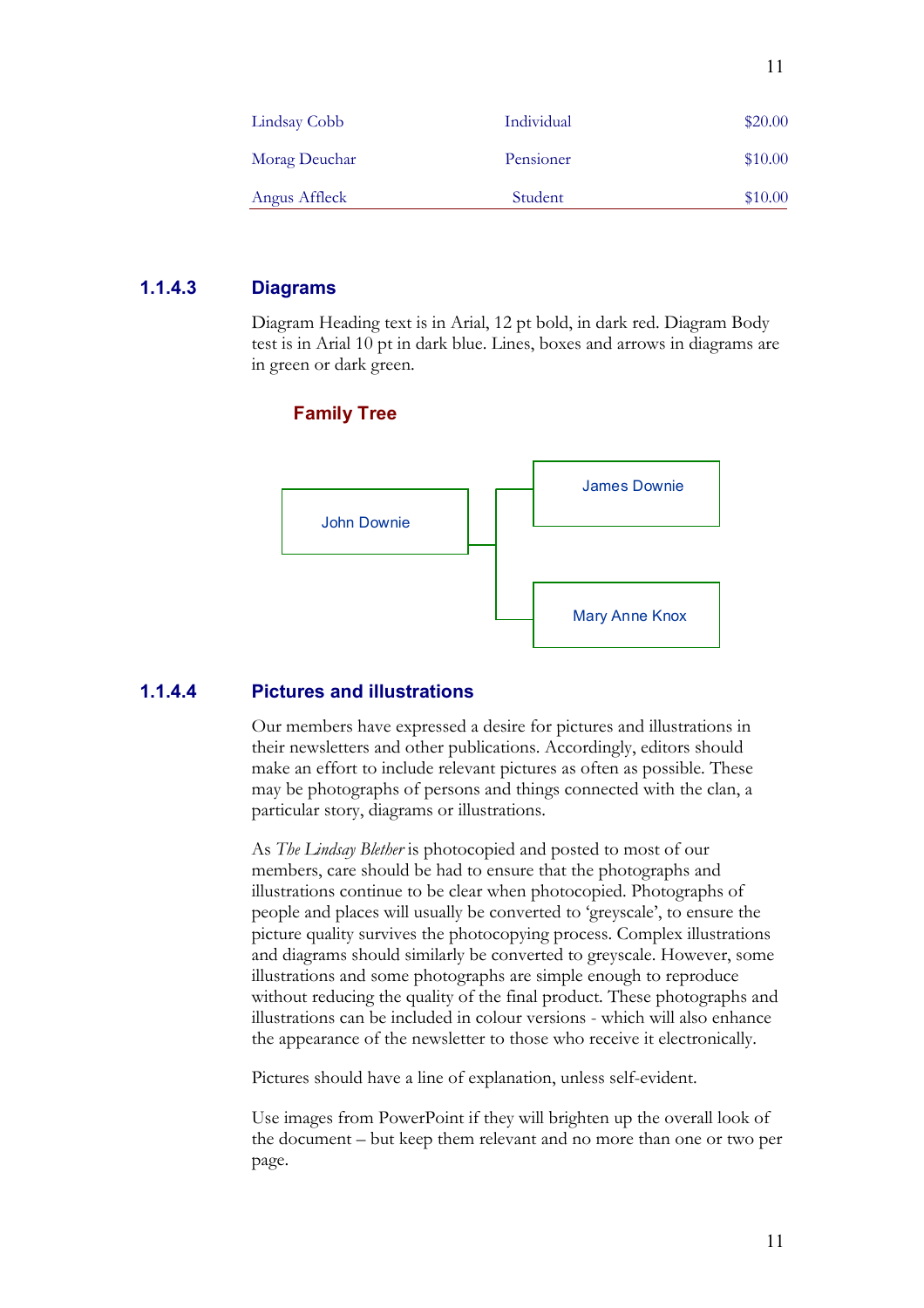## **1.1.4.5 Headers and footers, and page numbers**

There are no Headers or Footers in *The Lindsay Blether*, apart from the page numbers.

Page numbers are included on the bottom, outside corner. A page number is shown on front page.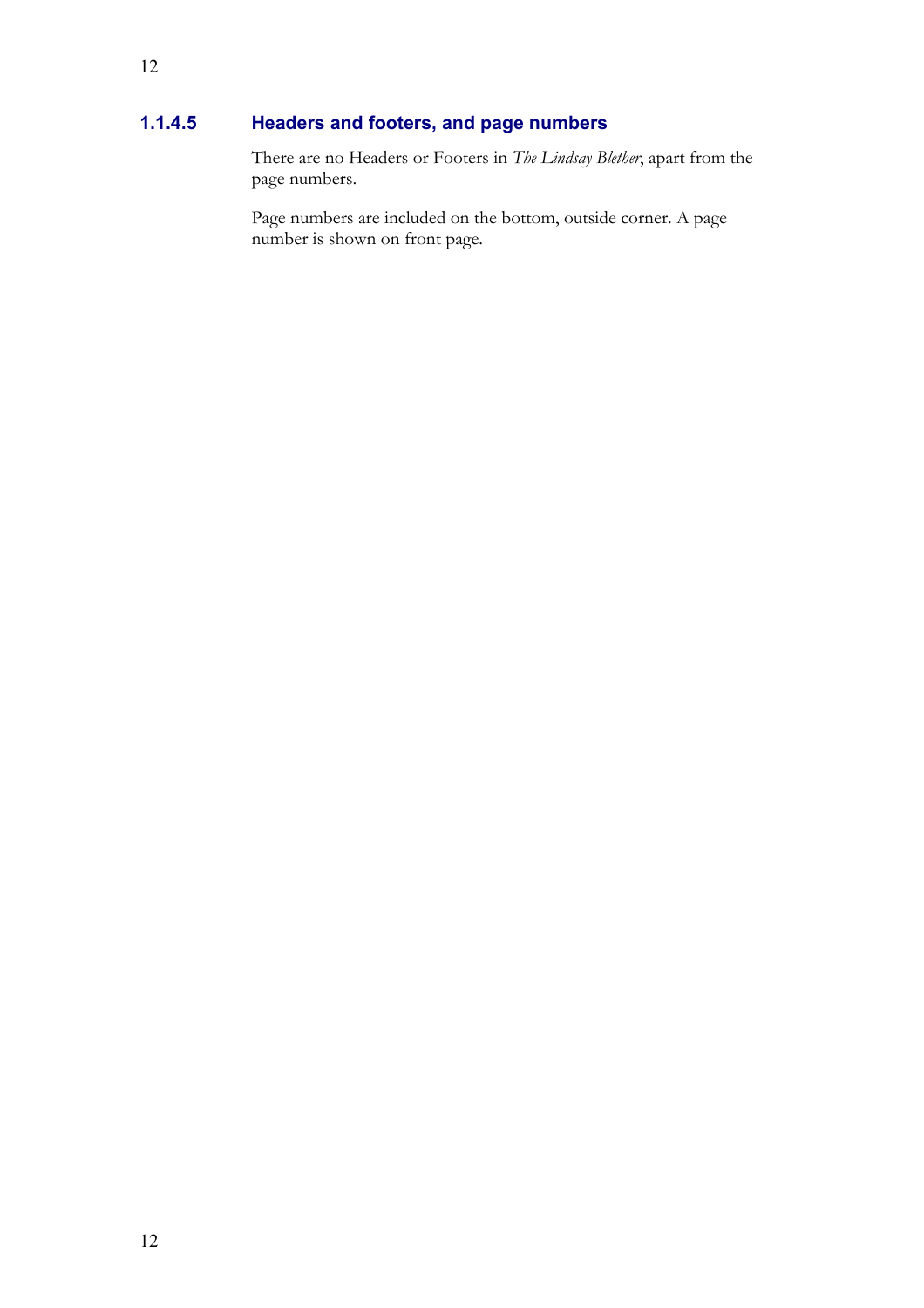## <span id="page-12-1"></span><span id="page-12-0"></span>**1.2 Drafting** *The Lindsay Blether*

## **1.2.1 Draft versions - version control**

Each draft of an edition of *The Lindsay Blether* should be saved as a file indicating the date of the last revision.

For example, 'News#15 v1', and 'News#15 v 2', and so on.

When the final draft is cleared (spelling and formatting checked, pictures converted where necessary), and ready for production, it will be converted to a PDF file to reduce its size. This version will be the official version of that edition of *The Lindsay Blether*, and will remain in the archives.

## **1.2.1.1 Length of** *The Lindsay Blether*

Each edition of *The Lindsay Blether* should be no less than 12 pages, and preferrably not exceeding 18 pages unless there is a special occasion. The ideal length is 14-16 pages. Even numbered editions are preferred, unless the final page is a tear-off page, for example, a form to fill out for an excursion.

If the editor finds they have an over-abundance of material, they may select some material for transfer to a later edition of *The Lindsay Blether*. The comments section of the *Newsletter Roster* should be noted, so that efforts in creating articles are not duplicated.

## **1.2.1.2 The template**

The template begins on the following page. It shows some of the suggested headings, and provides guide to formatting the document. The graphics may be changed to suit the contents of the newsletter.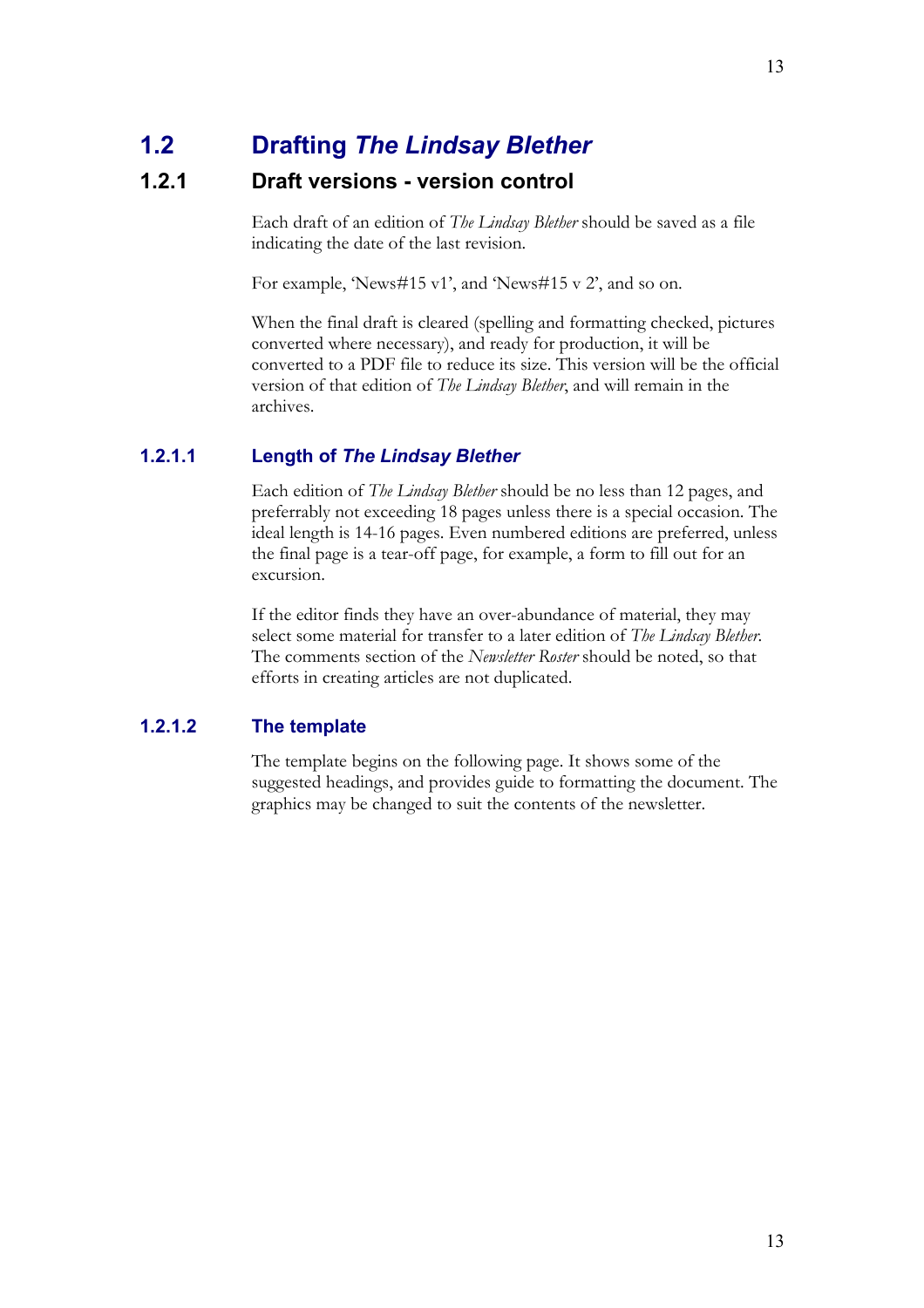

# <span id="page-13-0"></span>**The Lindsay Blether**

<span id="page-13-1"></span>**ABN 55 506 921 427 [www.clanlindsay.org.au](http://www.clanlindsay.org.au/) [info@clanlindsay.org.au](mailto:clanlindsay@clandlindsay.org.au)** | **PO Box 1068 CIVIC SQUARE ACT 2608, Australia 0414 253 724 or leave a message at (02) 6238-0290**

### *Newsletter 15* April 2006

# **Lead Article**

- We're Official
- A thousand welcome to our members
- Election time!
- The Crawford family
- The Clan Commander's Christmas Message
- The Declaration of Arbroath
- Affleck family
- Which badge?
- Scotland's last Royal wedding
- Annual General Meeting soon!
- The Lindsays of Crete
- A short history of the Byres
- The John Downie Memorial Grant
- Happy Christmas and a Merry New Year!
- The John Downie Memorial Grant

*Name of the person who submitted the article*

## **Flowers of the Forest**

### **John Downie - 1928 (Fife, Scotland) to 1997 (Sydney, Australia)**

**Nigel Wilkinson**

**George Francis Lindsay (15 March 1895 - June 2001)**

**William Lindsay (2 September 1877 - October 1918)**

**Sir Ronald Lindsay of Dowhill, 2nd Bt x2**

### **Alice Lindsay**

**Vale Denis Lindsay** *Name of the person who submitted the article*

# **The Family Tree**

This section of our Newsletter introduces new members of the Clan. If you know of any recent births or marriages, we would love to include them in this section!

### Welcome to:

- Angus John Dillon
- Leila Jayne Patch (24 June 2002)
- Brock Wesley Batey
- Sienna Lily Palamara (12 April 2005)
- Tobias and Oscar Lindsay (16 July 2004)
- Ailsa Mary Bader Lindsay (14 October 205)
- Kemp William Seville (28 December 2005)

Congratulations to:

- Jane O'Keefe (married member John Nunan)
- Nadia Lea Hickson and William Frank Seville on their marriage on 29 April 2006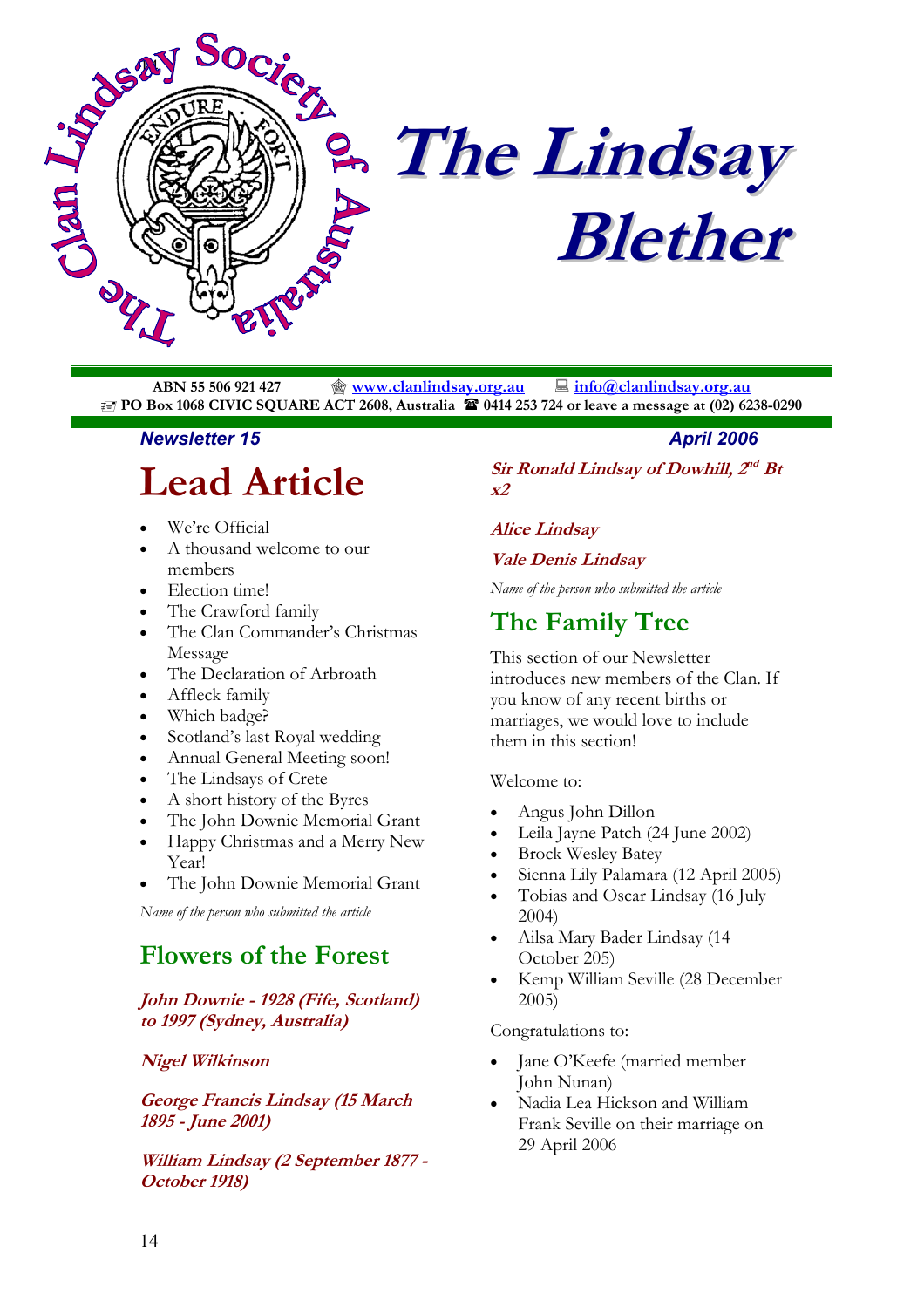Best wishes from all o' us, Shirley Lindsay

*Name of the person who submitted the article*

# **Letters**

*Name of the person who submitted the article*

# **Music in Review**

- Battlefield Band
- Wrigley Sisters
- Burach
- Dick Gaughan
- Fine Friday
- Singing in Gaellic (opportunity to join choir)
- Steeleye Span
- **Reynardine**

*Name of the person who submitted the article*

# **Book Reviews**

- No Great Mischief Alistair McLeod
- Cross Stitch and other novels Diana Gabaldon

*Name of the person who submitted the article*

# **Gatherings n' Games**

Reports on those attended and those coming up! Those that are coming up are listed before the reports on the ones we've attended.

**Date: Place: Cost: Bring:**

*Name of the person who submitted the article*

# **The Heelun' Coo**

**Does anybody have any second hand Lindsay tartan items for sale? You can list them in the Heelun' Coo.**

*Name of the person who submitted the article*

# **Board of Management/Committe e Reports**

• The insurance blues…

*Name of the person who submitted the article*

# **Report on the Postal AGM**

Which motions got up, and which didn't…

*Name of the person who submitted the article*

# **Election news/Elections and AGM/ Introducing your new Board of Management**

*Name of the person who submitted the article*

# **Cultural Corner**

Quizzes, poems and so on - Lindsay Tartan contest.

*Name of the person who submitted the article*

# **Scottish humour**

*Name of the person who submitted the article*

## **Cooke's Corner**

- Baps
- Scotch Broth
- Athole Brose
- Stovies
- Cullen Skink
- Abernethy Biscuits
- Colcannon
- Pot haggis
- Neaps
- Scotch pies
- Ormidale Steak Pie
- Cock-a-Leekie soup
- Ecclefechan Butter Tart
- Aberdeen Angus, MacAlpine, Atholl Brose, Het Pint, Christmas Cheer, Christmas Toddy, Scotch Mist, MacLaran, Clansman's Coffee
- Finnan Haddie

*Name of the person who submitted the article*

## **Scottish Handicrafts**

- Lindsay tartan crochet rug
- Crawford tartan crochet rug
- Angus District tartan crochet rug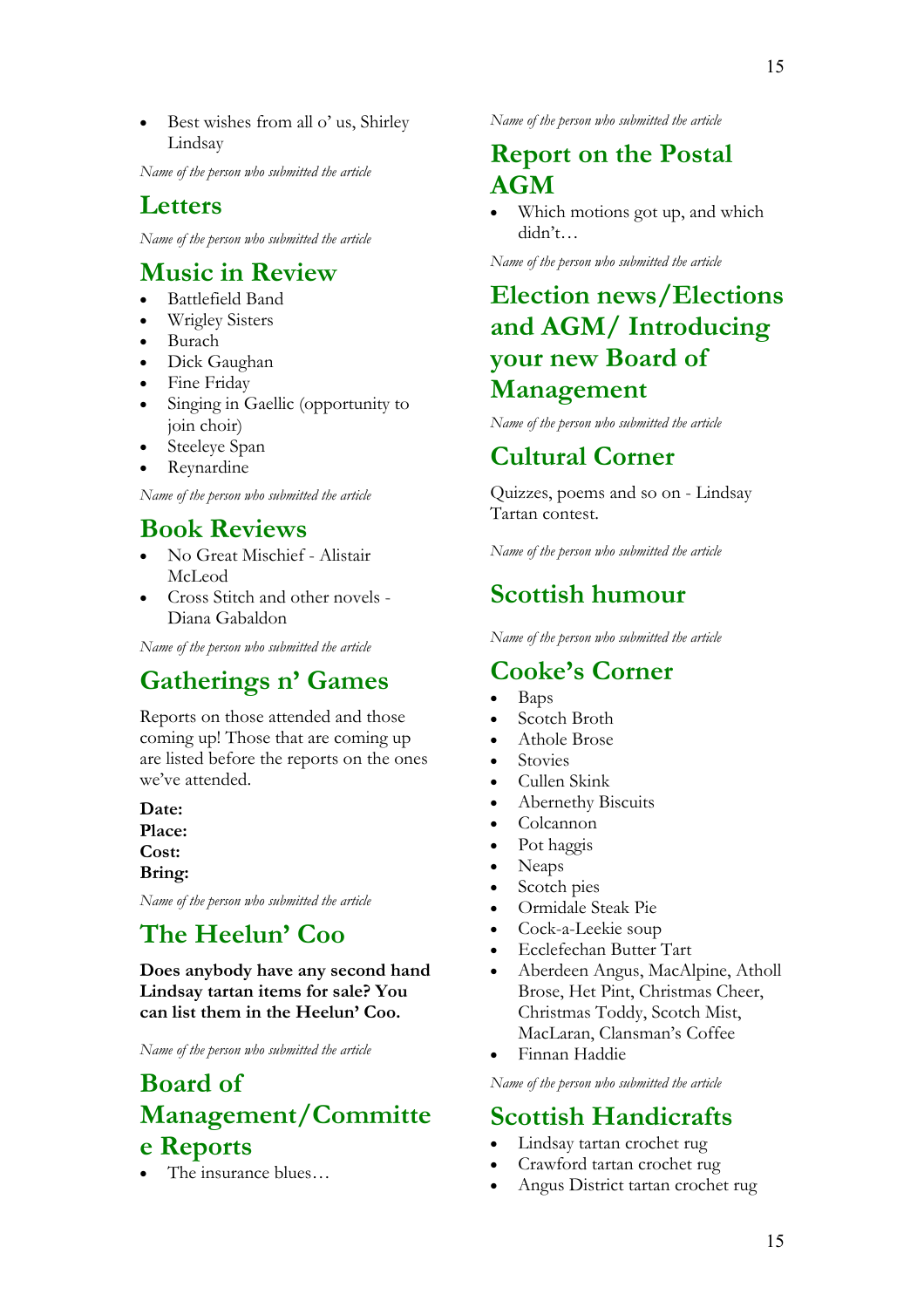• Black Watch tartan crochet rug

*Name of the person who submitted the article*

## **Member's story**

- David Lindsay of WA
- Noel & Shirley meet Alex and Bette
- Susan's trip back hame
- Susan's granny tales
- Happy 111<sup>th</sup> Birthday Alice Lindsay!
- Alexander Crawford

*Name of the person who submitted the article*

# **General Interest Feature**

- The Great Highland Bagpipe a Clan tradition
- What should ye wear?
- Traditional wedding outfits
- Women with passion can apply here
- Southland no-more
- The Domestic Annals of Scotland the Reign of James IV, 1578-1585

*Name of the person who submitted the article*

# **Historical Feature**

- The early Lindsays
- The first recorded Clan member in Australia
- A Snapshot of Scottish history
- David Lindsay, explorer!
- 1776 Almanac
- World War I, the Lindsay Clan at war
- Demography and the movement of people
- $16<sup>th</sup>$  Century life
- Making news 105 years ago
- The Lindsays of Creswick
- Lindsay women of Port Albert
- A short history of the Australian Afflecks
- Odd spots (history of the clan)
- The Crawfords, the Villa Palmieri and the Protestant Cemetery in Florence
- James Bowmen Lindsay 1799-1864
- David Lindsay, Explore, post-script
- Historical Scotland Downies, heirs of the Stewarts
- The history of the Lanarkshire and Northern Irish Downies
- State records of NSW, Colonial Secretary Index 1788-1825

*Name of the person who submitted the article*

## **Heraldry/Genealogy Corner**

- Clan Lindsay VCs
- DNA testing of Lindsays
- DNA and the Lindsays
- International DNA Project
- A message from the international DNA project coordinator
- Births, deaths and marriages ... clan firsts for NSW
- Crests & Crest-badges
- Heraldry lecture by Mrs Elizabeth Roads
- Heraldry lecture by Sir Conrad Swan

*Name of the person who submitted the article*

# **Clan Society Address Details**

**Our contact details are in the letterhead.**

# **Deadlines**

We welcome all contributions from our clanfolk. If you have something of interest that you would like to share with us, please send it to 'The Editor', at the addresses in the letterhead. We will include it in the next available edition of *The Lindsay Blether*.

# **Editorial**

Until next time, keep yourselves well!

## *Teresa Bostle*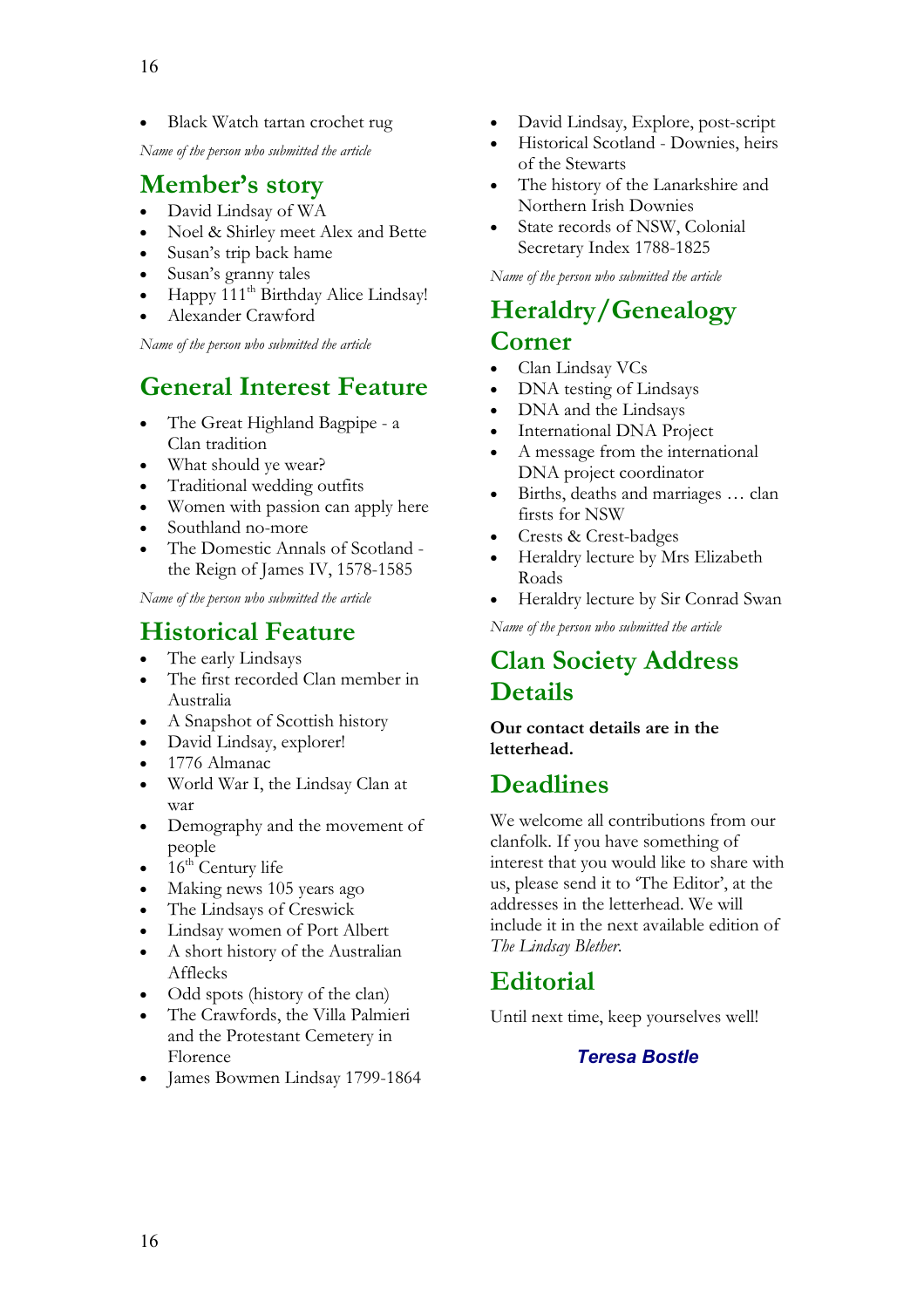# <span id="page-16-1"></span><span id="page-16-0"></span>**2. Style Guide for other publications**

## **2.1 Styles and uses**

From time to time, The Clan Lindsay Society of Australia will produce other documents, including Ballot papers, Annual Reports, Surveys, Promotional Brochures and other documents. Generally, these publications should reflect the scheme and layout of our major publication, *The Lindsay Blether*.

The publication's colour scheme should reflect the colours found in the Clan's tartan. Thus, the themes of maroon (represented by dark red), dark green (represented by normal green instead of bright green) and blue (dark blue as opposed to bright blue, teal and light blue) should be used throughout the publication. This colour scheme presents a distinctive style, exclusive to The Clan Lindsay Society of Australia.

It is permissible for bulk printing documents to lay out a colour scheme in black and white, as this is generally cheaper for printing.

For webpages and other presentations, The Clan Lindsay Society of Australia, and other headings, may be done in Kelt Font, bold and coloured green. The size and whether it uses shading depends on the page or presentation.

## <span id="page-16-2"></span>**2.1.1 The title block**

The Title Block for all publications referring to, produced by or advertising The Clan Lindsay Society of Australia should have The Clan Lindsay Society of Australia logo inserted into the title block. A description of the purpose of the publication may be included in the title block, where the title is not self-evident. The title block must include our ABN, address and contract details, plus a reference to the edition and date of publication.

The title block for other publications should be three paragraphs (entered ¶) long. Each paragraph is aligned right. Paragraph spacing is 0 pt before and 0 pt after. Font is Garamond, bold italic, 48 pt, shadowed, dark blue. However, it is acknowledged that some flexibility in managing the formatting of other publications may be necessary due to the nature of the document and the length of titles or descriptions.

The Clan Lindsay Society of Australia's logo should be aligned left. The picture should be formatted with no wrapping.

The third paragraph should have a customised border. The bottom frame only should have a 6 pt frame, double striped, with a thick stripe at the top and narrow stripe at the bottom. The border should be coloured green.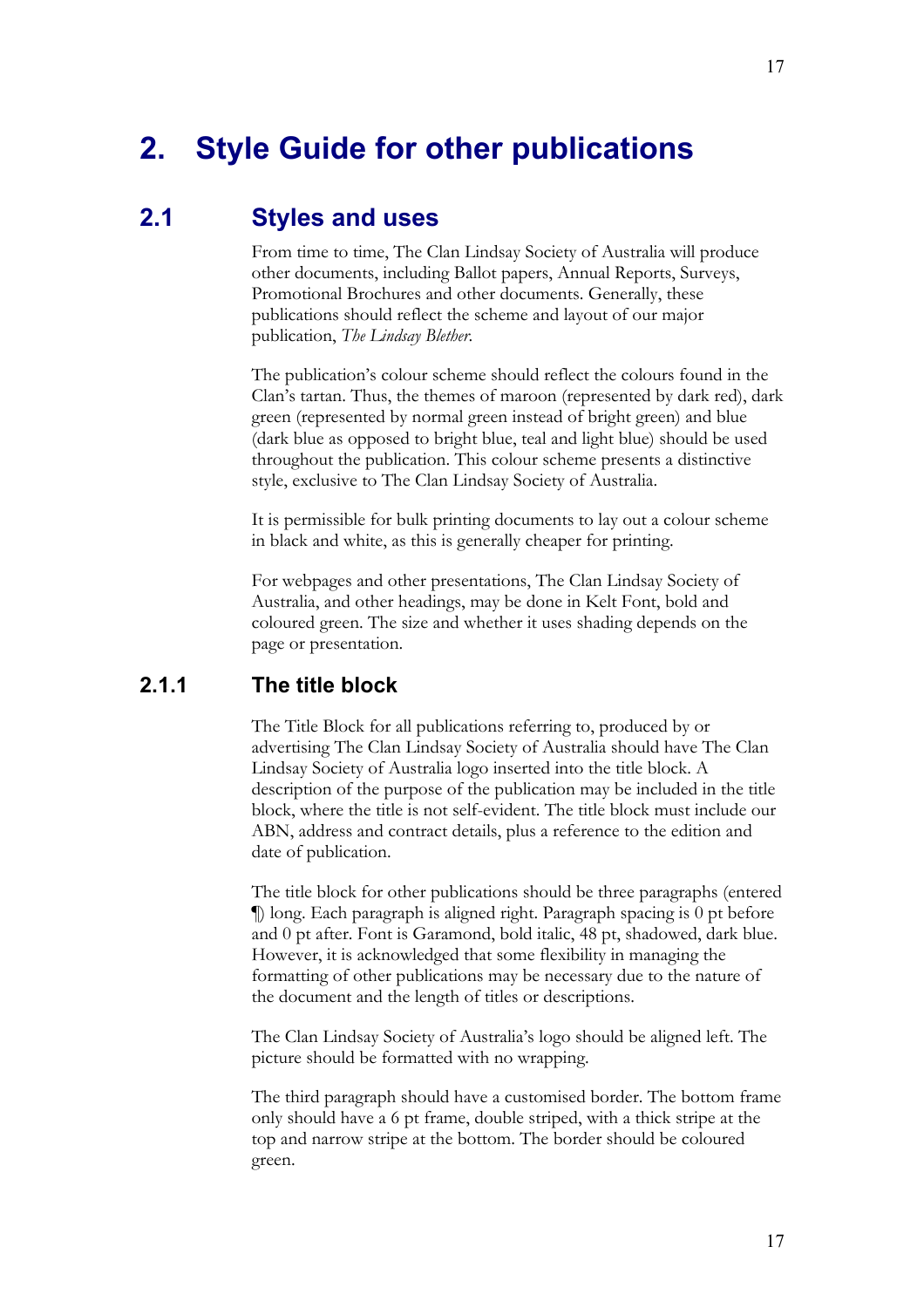18

The fourth paragraph should contain our ABN, website details and email address in Garamond 10 pt bold. Text is black, except for webpage and email addresses, which are bright blue. Webpage and email addresses should be underlined. The webpage address should be preceded with a web symbol,  $\hat{\otimes}$  and the email address should be preceded by a computer symbol,  $\Box$ . Spacing is 0 pt before and after. A tabbed space should separate all three items.

The fifth paragraph contains our postal address and phone contact details in Garamond 10 pt bold. Paragraph spacing is 0 pt before and after. The postal address should be preceded with a letter symbol,  $\equiv$ . The phone details should be preceded with a phone symbol,  $\mathbf{\mathcal{F}}$ . The fifth paragraph should have a customised border. The bottom frame only should have a 6 pt frame, double striped, with a thick stripe at the top and a narrow stripe at the bottom. The border should be coloured green.

The sixth paragraph should be in Arial 12 pt bold, dark blue. A descriptor word or phrase, indicating its place in the order of the publication (for example, "First Annual Report", or a name with a sequence number (numeric) following that word, is aligned to the left. The date of the edition (day - number, month – in words, and year - in numeric) should be tabbed to the right.

The title block is a single column.

## <span id="page-17-0"></span>**2.1.2 The body**

The rules for text and formatting of Annual Reports, Surveys, Manuals, Style Guides, Official Letters, Minutes and similar publications are the same as those for *The Lindsay Blether*.

Text for all other publications (for example, The Constitution, Ballot Papers and notification of Election Results) is in Arial 11 pt. A space of 6 pt before and after should be included.

The rules for punctuation, numbering, formatting and layout are those found in the Style guide for *The Lindsay Blether*.

## <span id="page-17-1"></span>**2.1.3 Listing the eligible surnames**

The surnames of eligible members are always listed in alphabetical order, indicating that there is no preference given to those possessing (or descended from someone possessing) a particular surname.

- Affleck/Auchinleck
- **Byers**
- Cobb
- Crawford
- Deuchar
- Downie
- Fotheringham/Fothe ringhay
- Lindsay
- Rhynd/Rhind
- Summers/Sumner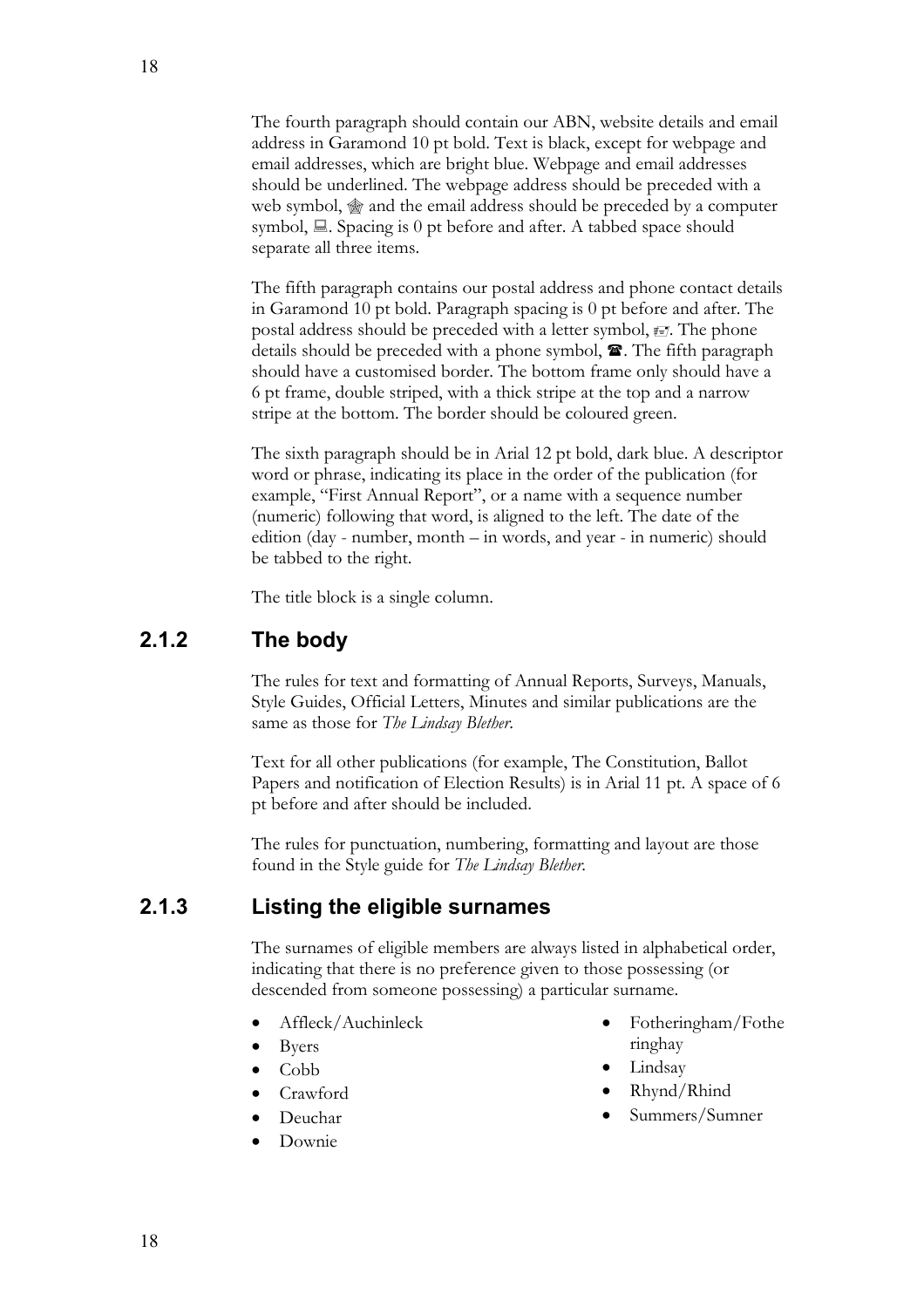The two alternatives Summers and Sumner should always be listed. The other alternatives are generally understood, and need not be listed, though it is appropriate to alternate through the differing spellings across a range of publications.

Where possible, the full title of the Society should appear in the sentence directly before the list of eligible surnames, thus awarding the Society's name suitable prominence.

"you may be eligible to join **The Clan Lindsay Society of Australia** if your surname is Affleck, Byers, Cobb, Crawford, Deuchar, Downie, Fotheringham, Lindsay, Rhynd, Summers or Sumner (or an alternative spelling of these surnames)."

## <span id="page-18-0"></span>**2.1.4 Preferred word list**

This is a list of preferred forms. It does not include words where the preferred form is in the form given in the *Australian Concise Oxford Dictionary*.

|                    |                 |                            | De facto (not italics)                                                                      |
|--------------------|-----------------|----------------------------|---------------------------------------------------------------------------------------------|
|                    | Acknowledgment  |                            | Duty-free                                                                                   |
|                    | All day         | E                          |                                                                                             |
| $\mathcal{B}$      |                 |                            | Ex-husband                                                                                  |
|                    | Backup (noun)   | F                          |                                                                                             |
|                    | Bank-draft      |                            | Federal                                                                                     |
|                    | Bi-monthly      |                            | Full-time                                                                                   |
|                    | <b>Bypass</b>   | $\cal G$                   |                                                                                             |
| Ċ                  |                 |                            | Give-away                                                                                   |
|                    | Colour          | $\boldsymbol{\mathcal{H}}$ |                                                                                             |
|                    | Cooperate       |                            | Halfway                                                                                     |
|                    | Coordinate      |                            | Hands-on                                                                                    |
|                    | Co-ownership    |                            | Highlander (capital);                                                                       |
| $\bm{\mathcal{O}}$ | Customs         |                            | Highlands (when<br>referring to the Scottish<br>or NSW Highlands) or<br>highlands (general) |
|                    | Database        | IJK                        |                                                                                             |
|                    | Daughter-in-law |                            |                                                                                             |